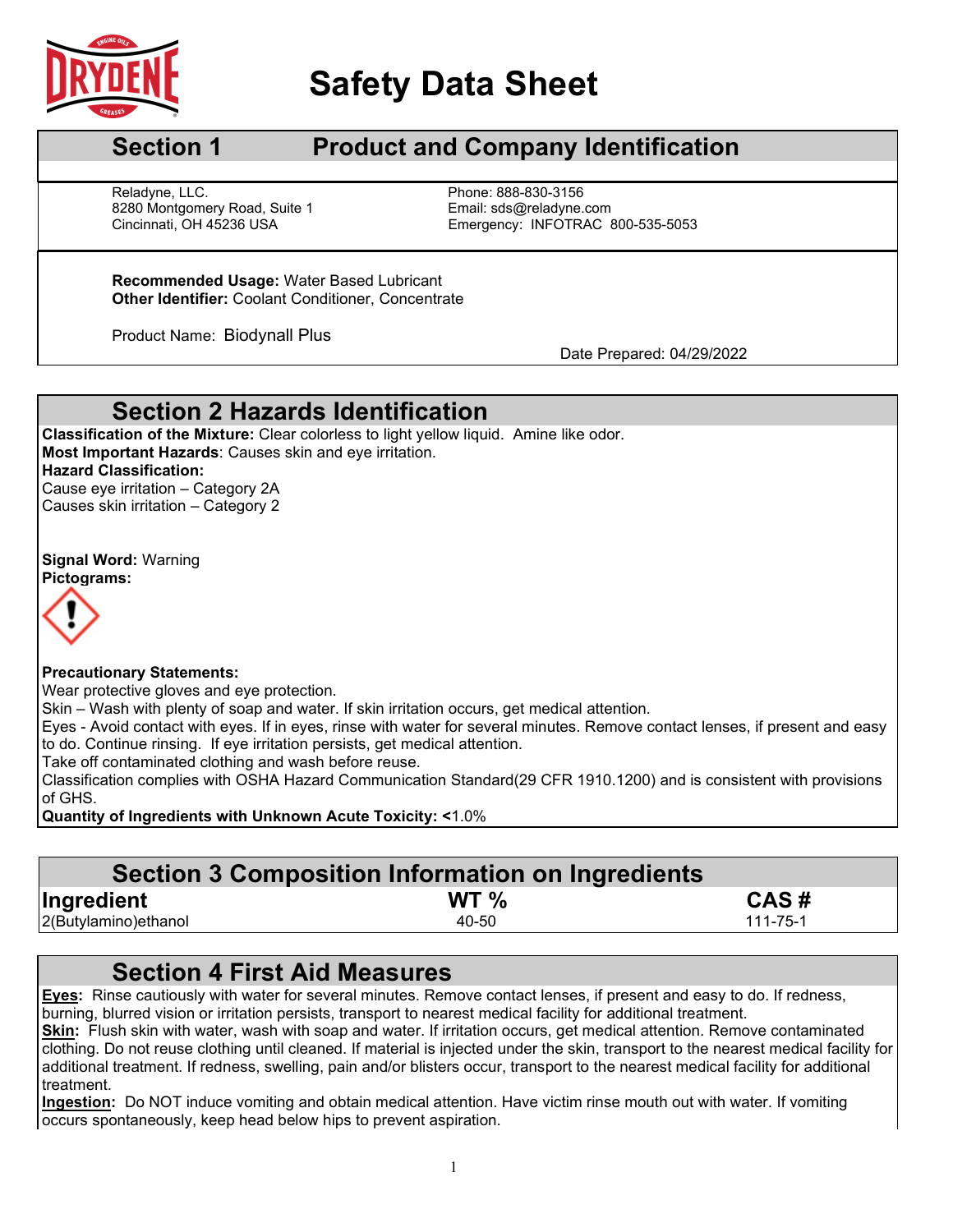**Inhalation:** Remove victim to fresh air and keep at rest in a position comfortable for breathing. If the victim has difficulty breathing or tightness of the chest, is dizzy, vomiting or unresponsive, give oxygen with rescue breathing or CPR as required and transport to the nearest medical facility.

#### **Section 5 Fire Fighting Measures**

**Flammable Properties:** 

Flash point: 205 °F (ASTM D56) Flammable limits in air: N/A Auto ignition temperature: N/A **Extinguishing media: CO<sub>2</sub>, dry chemical, foam** 

**Special firefighting measure:**

The material as received will not support combustion, however its residues may; therefore, procedures for an oil fire should be followed. Use self-contained breathing apparatus. Use foam or dry chemical to extinguish fire. Water may be used only to keep surrounding containers cool. Firefighters should wear proper protective equipment and self-contained breathing apparatus with full face piece operated in positive pressure mode.

#### **Section 6 Accidental Release Measures**

- **Eliminate ignition sources and ventilate area. Advise EPA/state agency if required.**
- Absorb spillage with inert absorbent material.
- **for clean-up.**
- **Contain spill and keep from entering waterways or sewers. Treat contaminated absorbent same as spilled product.**

#### **Section 7 Handling and Storage**

**Handling and Storage Precautions:** Avoid heat, open flames, including pilot lights, and strong oxidizing agents. Use general ventilation to prevent vapor accumulation. Ground all handling equipment to prevent sparking. Avoid contact with eyes, skin and clothing. Wash thoroughly after handling. Do not eat, drink or smoke when using this product. Have appropriate fire extinguishers and spill clean-up equipment in or near storage area.

**Work/Hygienic Practices:** Wash with soap and water before eating, drinking, smoking, applying cosmetics, or using toilet. Launder contaminated clothing before reuse. Properly dispose of contaminated leather articles such as shoes or belts that cannot be decontaminated. Contaminated leather articles including shoes cannot be decontaminated and should be destroyed to prevent reuse.

### **Section 8 Personal Protection/ Exposure Controls**

**Engineering Controls:** Use adequate ventilation to keep vapors and mists of this material below applicable standards. **Respiratory Protection:** If engineering controls do not maintain airborne concentrations to a level which is adequate to protect worker health, an approved respirator must be worn. Respirator selection, use and maintenance should be in accordance with the requirements of the OSHA Respiratory Protection Standard, 29 CFR 1910.134.

**Skin Protection:** Use protective clothing that is chemically resistant to this product. Acceptable materials for gloves and aprons are: neoprene, nitrile rubber or viton.

**Eye Protection:** Use safety glasses or goggles. Have suitable eye wash water available.

**Other/General Protection:** For mists and vapors: Air Purifying, organic vapor cartridge, NIOSH approved respirator. Use self-contained breathing apparatus for environments with unknown concentrations or emergency situations.

| <b>Chemical Name</b>  | OSHA TWA $(mg/m3)$ | ACGIH TWA $(mg/m3)$ |
|-----------------------|--------------------|---------------------|
| 2(Butylamino) ethanol | not available      |                     |
|                       |                    |                     |

#### **Section 9 Physical and Chemical Properties**

| Color:<br><b>Appearance: Clear Liquid</b>          | <b>Colorless</b>                                      | Vapor Pressure: 3.6 mmHg $@71$ °C<br>% Volatile by Volume: 100% |                     | <b>Solubility in Water:</b> Complete<br><b>Evaporation Rate</b> |       |
|----------------------------------------------------|-------------------------------------------------------|-----------------------------------------------------------------|---------------------|-----------------------------------------------------------------|-------|
| Odor:                                              | Characteristic                                        | Vapor Density (air = 1):                                        | N/A                 | (Butyl Acetate = 1): $N/A$                                      |       |
| <b>Boiling Point:</b> $>212^{\circ}$ F<br>pH@ 10%: | 11.0<br>VOC (Concentrate) EPA Method 24: 0.05 lbs/gal | <b>Reactivity in Water:</b><br>Viscosity $@$ 40C:               | Non-reactive<br>N/A | <b>Specific Gravity:</b>                                        | 1.067 |

- 
- 
-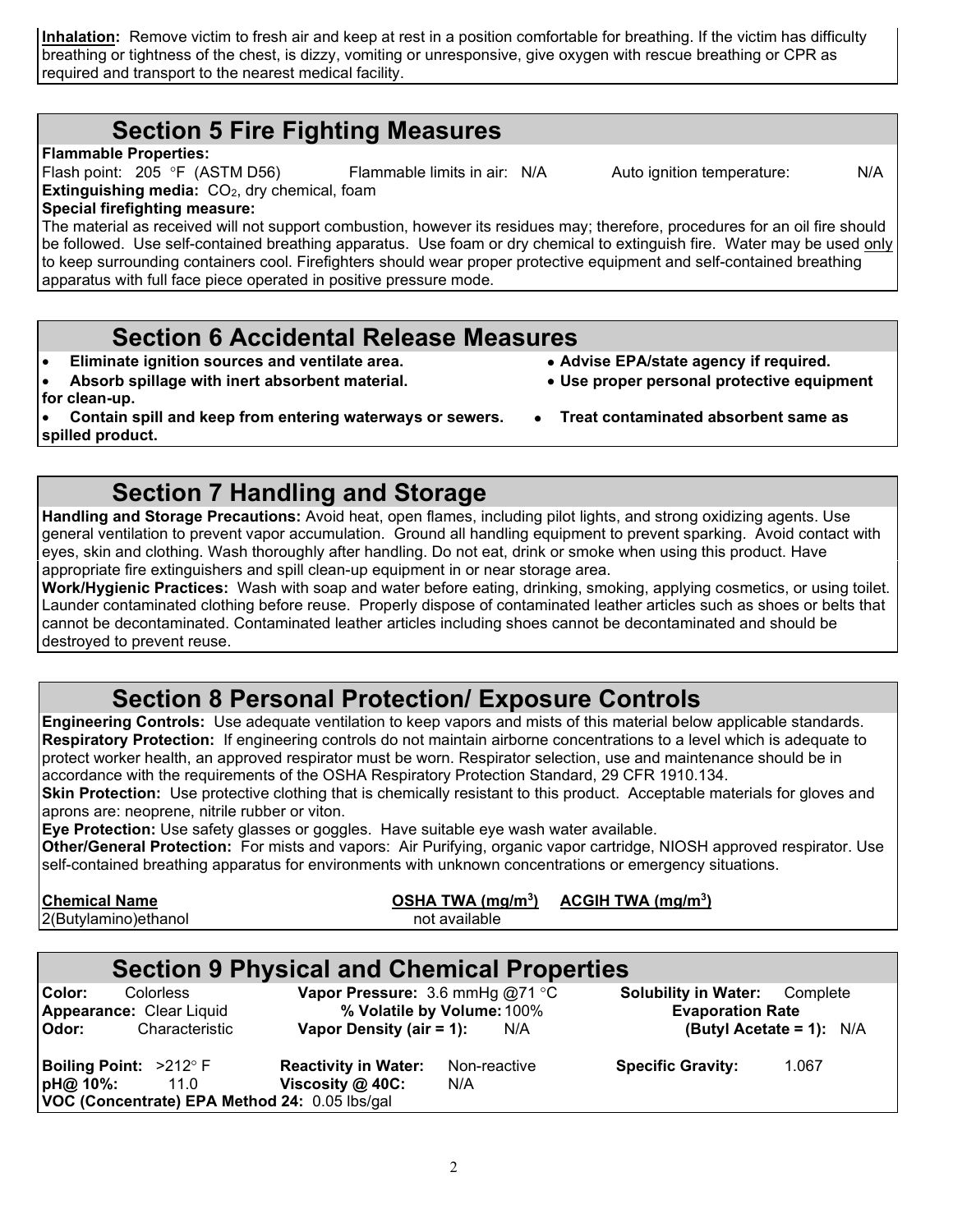**Section 10 Stability and Reactivity**<br>Stable Conditions to avoid: Sources of ignition. Incompatibility: Strong oxidizing or reducing agents. **Stability: Stable <b>Conditions to avoid:** Sources of ignition. **Decomposition Products:** Oxides of Carbon, Hydrogen and Nitrogen. **Hazardous Polymerization:** Will not occur.

#### **Section 11 Toxicological Information**

**Likely Routes of Exposure:** Inhalation, skin, eyes and ingestion. **Potential Health Effects: Eye Effects:** This mixture can cause irritation, redness to the eyes. **Skin Effects:** Prolonged and/or repeated skin contact may cause irritation/dermatitis. **Oral Effects:** Harmful if swallowed. May cause burns to mouth and esophagus. Gastrointestinal tract irritation, nausea and vomiting. **Inhalation Effects:** Harmful if inhaled. May cause respiratory tract irritation. **Chronic Health Effects:** Primary target organs following repeated exposure are eyes, skin, lungs. **Mutagenicity:** Negative **Carcinogenicity:** This mixture does not contain any component that is listed as a carcinogenic or a potential carcinogen by the National Toxicology Program, by the I.A.R.C. monographs or by OSHA. **Teratogenicity:** Negative. **Sensitization:** Negative

**Toxicological Data:** No data available or estimated

## **Section 12 Ecological Information**

Not classified due to inadequate data available on this mixture. Recommend avoidance of release to the environment.

#### **Section 13 Disposal Considerations**

Avoid release to the environment. Dispose in a safe manner in accordance with national, state and local regulations. Not a RCRA hazardous waste if uncontaminated. If "used" RCRA criteria must be determined. Dispose of container by recycling or if permitted incineration.

### **Section 14 Transportation Information**

**Proper Shipping Name:** Detergents, Soaps. **Shipping Class:** 55 **Dot Identification Number:** N/A **Dot Shipping Label:** Not regulated by DOT. **TDG Classification:** Not controlled under TDG (Canada).

### **Section 15 Regulatory Information**

**U.S. Federal Regulatory Information:** SARA 302 Threshold Planning Quantity: N/A SARA 304 Reportable Quantity: N/A SARA 311 Categories:

Acute Health Effects: Yes Chronic Health Effects: None Fire Hazard: No Sudden Release of Pressure Hazard: No Reactivity Hazard: No

**EPA/TSCA Inventory:** The components of this product are listed on the EPA/TSCA inventory of chemicals. **EPA Hazard Classification Code:** Not applicable **CERCLA:** No chemicals in this product are subject to the reporting requirements of CERCLA.

**SARA Title III - Section 313 Supplier Notification:** No Chemicals in this product exceed the DE Minimus reporting level established by SARA Title III, Section 313 and 40 CFR 372.

**WHMIS Classification:** WHMIS controlled. Class D; Division 2, Subdivision B: otherwise causing toxic effects. **Other Regulations:** All components of this formulation are listed on the CEPA-DSL (Domestic Substance List)